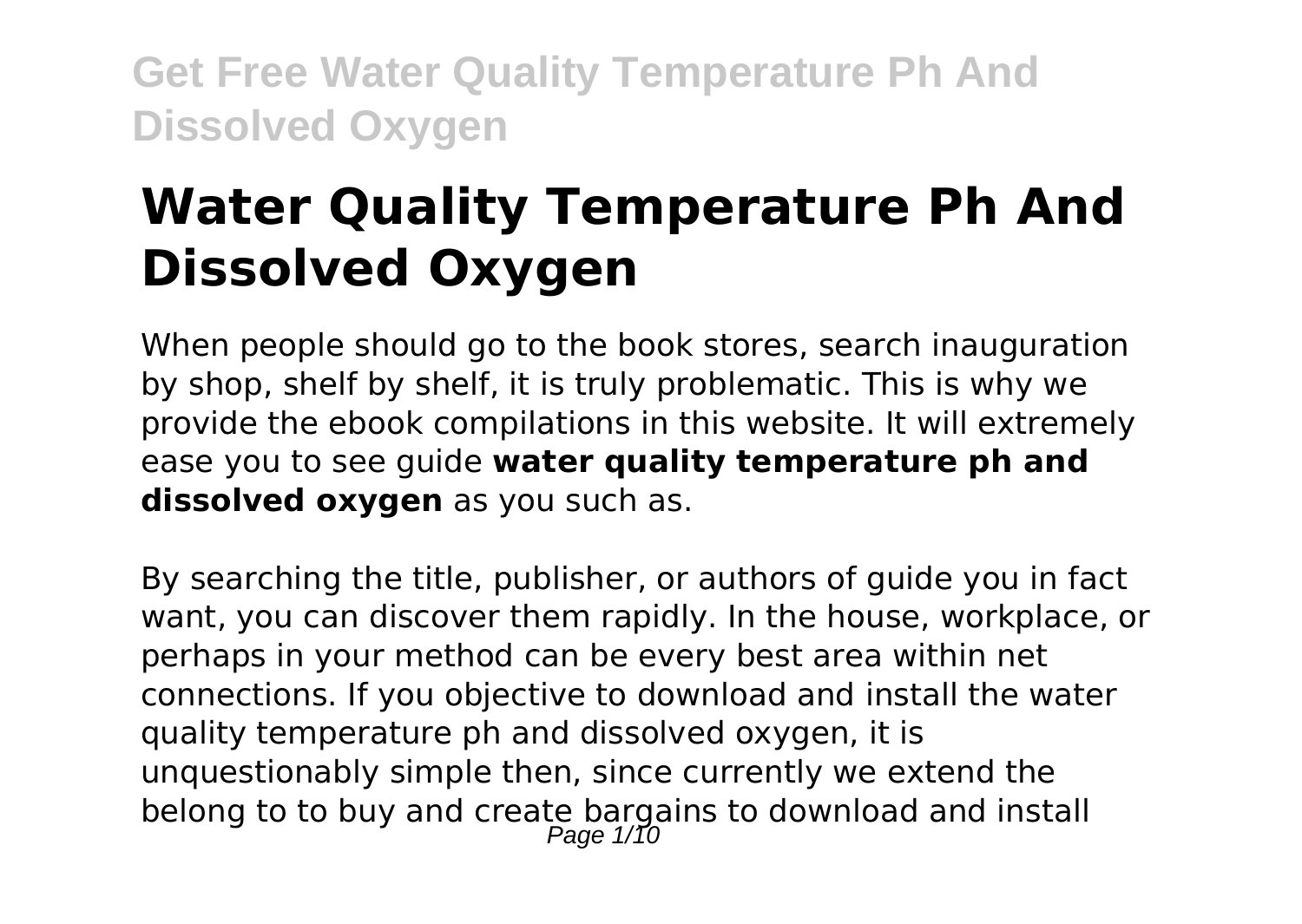water quality temperature ph and dissolved oxygen therefore simple!

In some cases, you may also find free books that are not public domain. Not all free books are copyright free. There are other reasons publishers may choose to make a book free, such as for a promotion or because the author/publisher just wants to get the information in front of an audience. Here's how to find free books (both public domain and otherwise) through Google Books.

#### **Water Quality Temperature Ph And**

Instead, the entire pH range shifts, so that neutral water will have a value other than 7. Pure water will remain neutral at 0°C (pH is 7.47), 25°C. (pH is 7.00) or 100°C. (pH is 6.14). Density and Water Temperature. Water temperature and water density are directly related.  $P_{\text{face } 2/10}$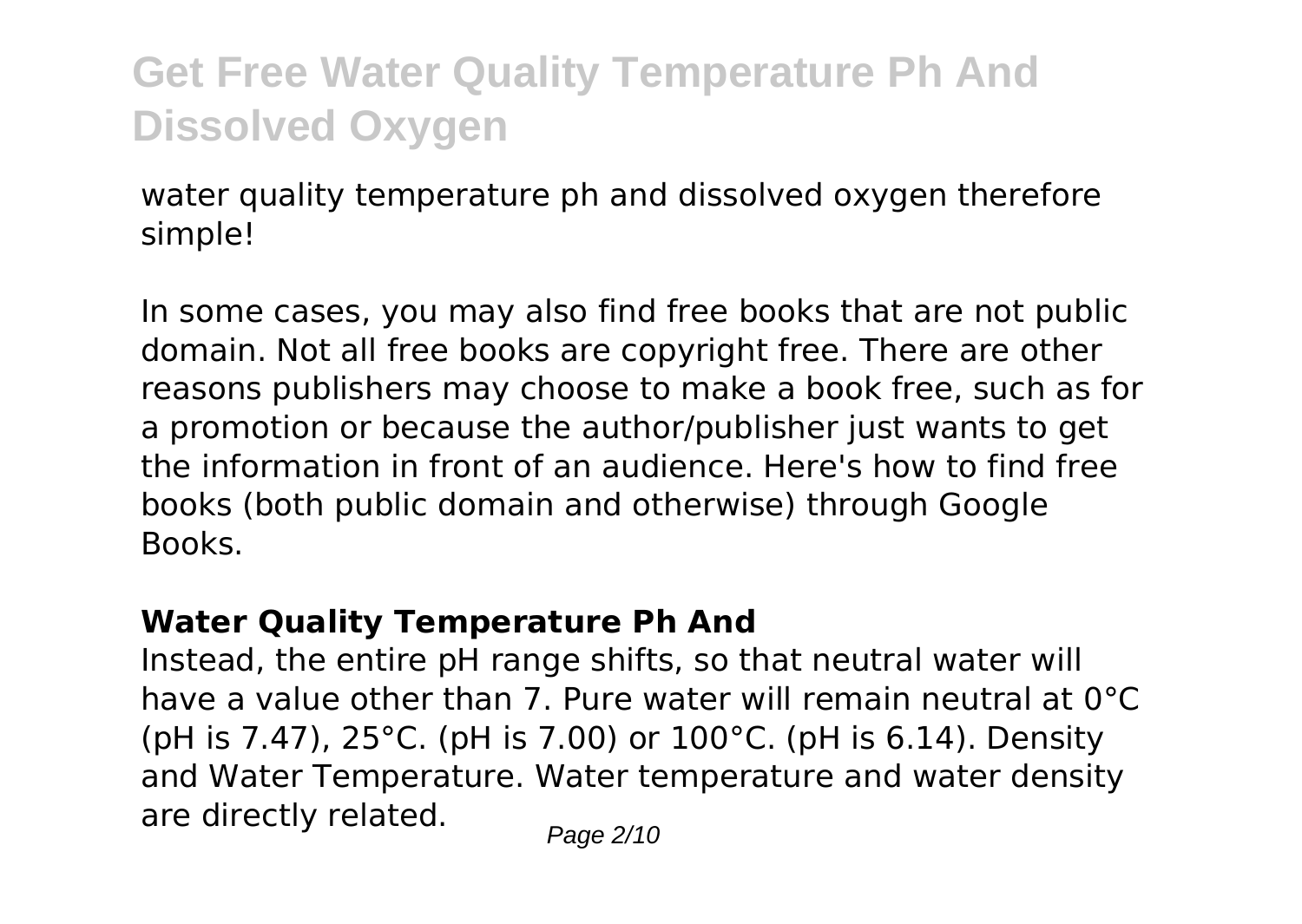### **Water Temperature - Environmental Measurement Systems**

3. Water temperature: hold the thermometer by the handle and place the other end in the water. Do not submerge the entire thermometer. Wait 1 minute. Read the temperature. Repeat 2 more times. Materials: pH meter Water Quality data sheet or pH color comparison test kit Goggles Waste container

**Water Quality: Temperature, pH and Dissolved Oxygen** The most common physical assessment of water quality is the measurement of temperature. Temperature impacts both the chemical and biological characteristics of surface water. It affects the dissolved oxygen level in the water, photosynthesis of aquatic plants, metabolic rates of aquatic organisms, and the sensitivity of these organisms to pollution, parasites and disease.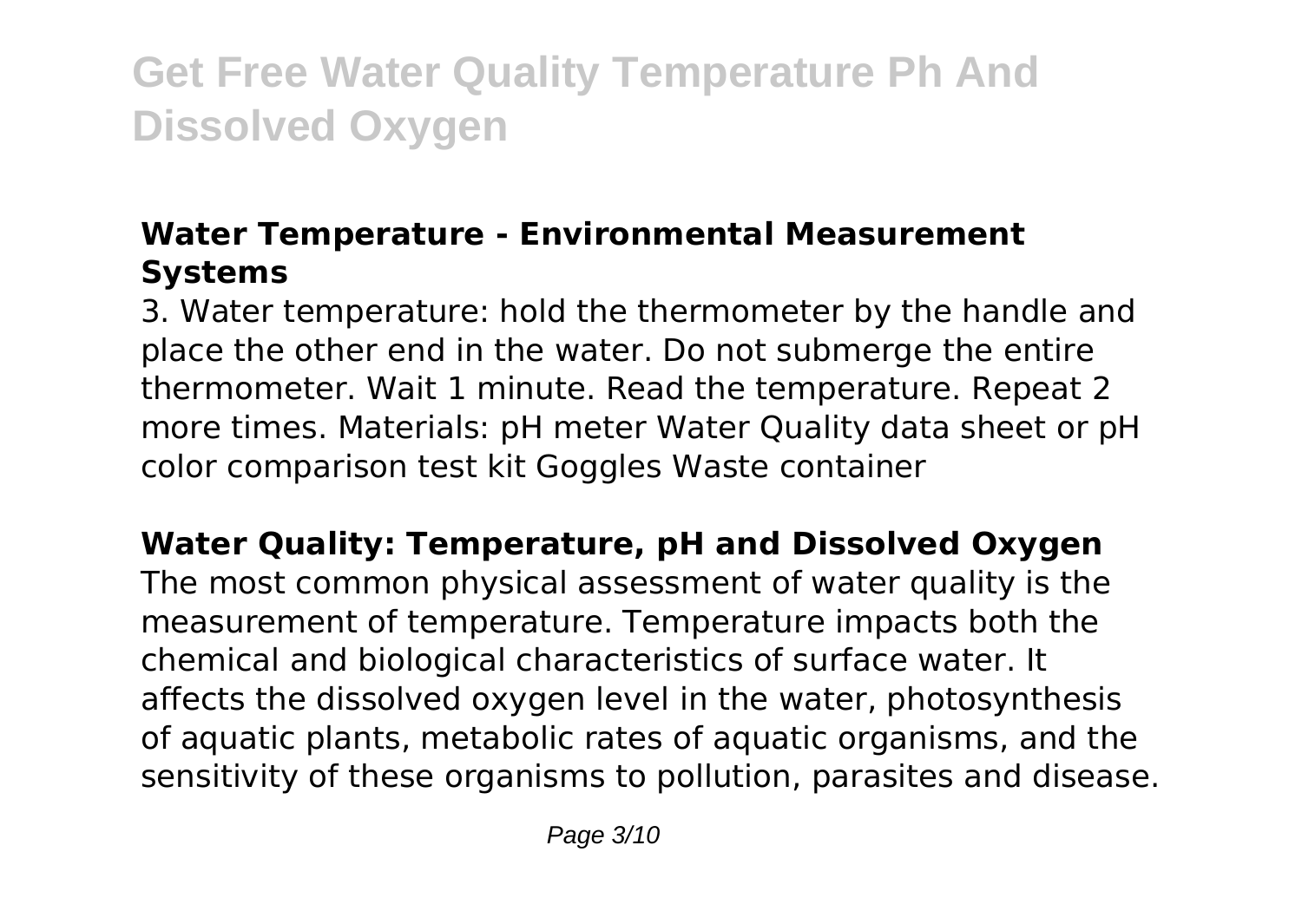#### **Water Quality Assessment: Physical: Temperature**

The complexity of water quality as a subject is reflected in the many types of measurements of water quality indicators. Some measurements of water quality are most accurately made onsite, because water exists in equilibrium with its surroundings.Measurements commonly made on-site and in direct contact with the water source in question include temperature, pH, dissolved oxygen, conductivity ...

#### **Water quality - Wikipedia**

IOT Based Industrial Water Quality Monitoring System using Temperature, Ph and Turbidity Sensors | Water Quality Testing using Arduino IoT | Water Quality Mo...

### **IOT Based Industrial Water Quality Monitoring System using ...**

Description: Water Quality Monitoring System- In this Tutorial,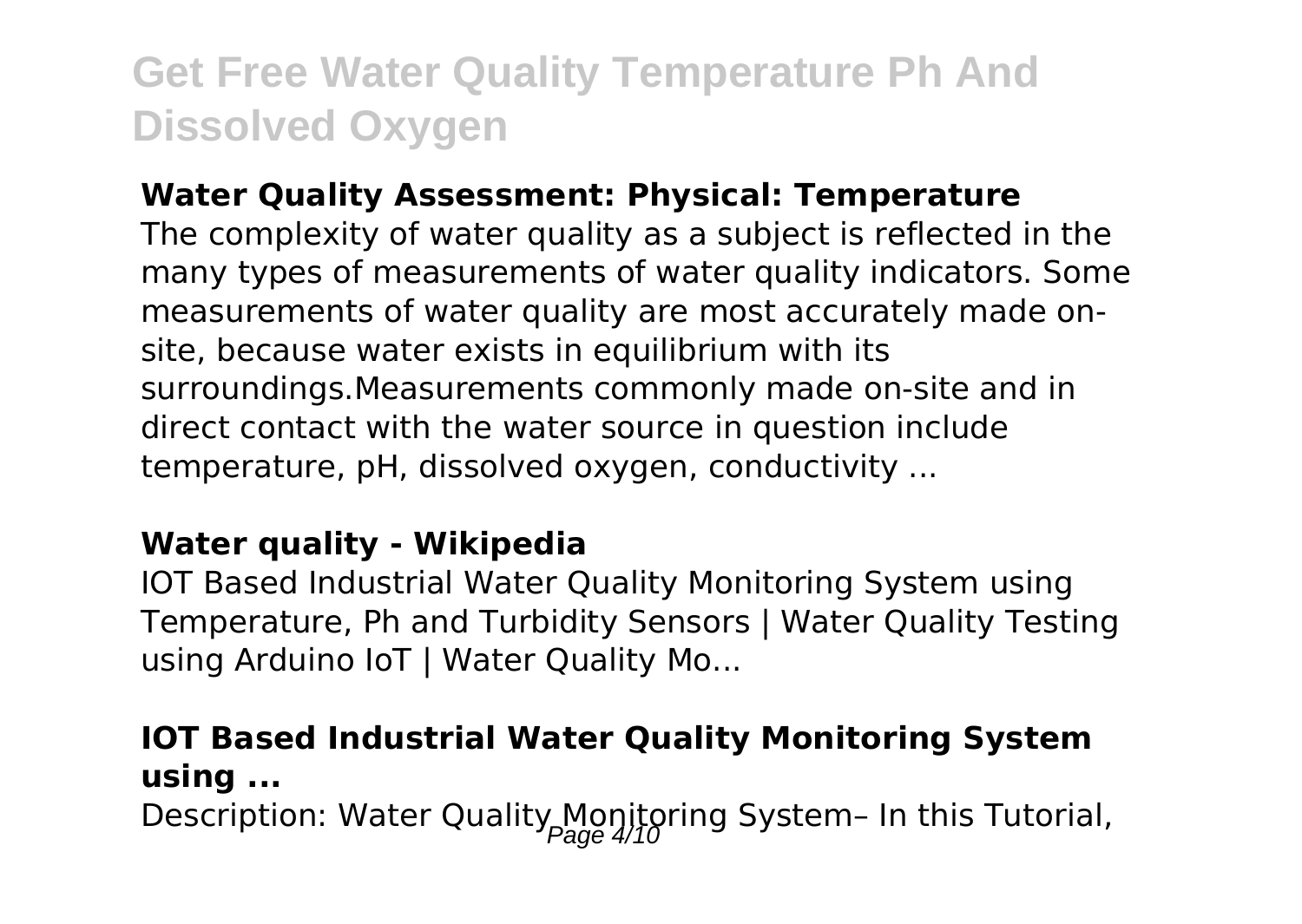you will learn how to make an IoT based water quality monitoring system using Arduino, pH Sensor, Nodemcu esp8266 wifi module and Blynk Application. As this is an IoT "Internet of Things" based project, the water quality can be monitored from anywhere around the world.

### **IOT Water Quality monitoring using Arduino,pH Sensor ...**

WATER QUALITY TESTER HM Digital pH-80 - pH HydroTester pH / Temperature Meter. Quality Product  $\sim$  Designed in USA and Korea. HOW PURE IS YOUR WATER? Applications: Agriculture

### **HM Digital PH-80 pH hydrotester Temperature meter - pH**

**...**

Water temperature has a tremendous impact on water density which controls stratification. Temperature measurement technology comes standard on many multi-parameter meters and sondes. pH. In an industrial world, pH is the immediate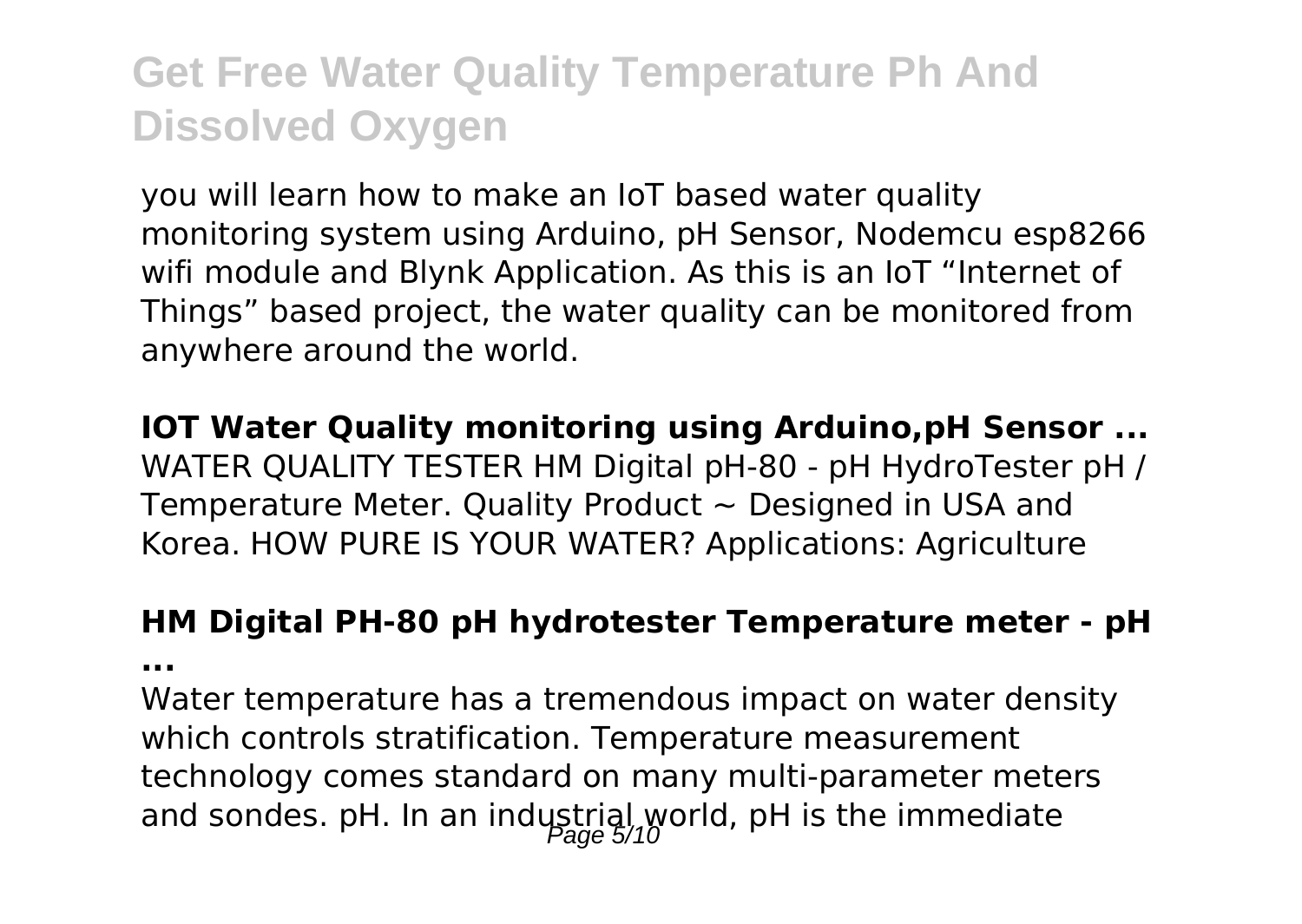indicator of water quality change.

#### **Water Quality Sensors | Fondriest Environmental, Inc.**

The following water properties are important in determining water quality: Temperature: Water temperature is important to fish and aquatic plants. Temperature can affect the level of oxygen, as well as the ability of organisms to resist certain pollutants. See: Water Temperature; Acidity – pH: The measurement of pH is a measure of the amount ...

#### **Water Quality | Teaching Great Lakes Science**

In deeper lakes where stratification (layering) occurs, the pH of water is generally higher (7.5-8.5) near the surface and lower  $(6.5-7.5)$  at greater depths  $^{10}$ . Some states, such as Alaska, are attempting to maintain a pH standard for water quality.

## **pH of Water - Environmental Measurement Systems**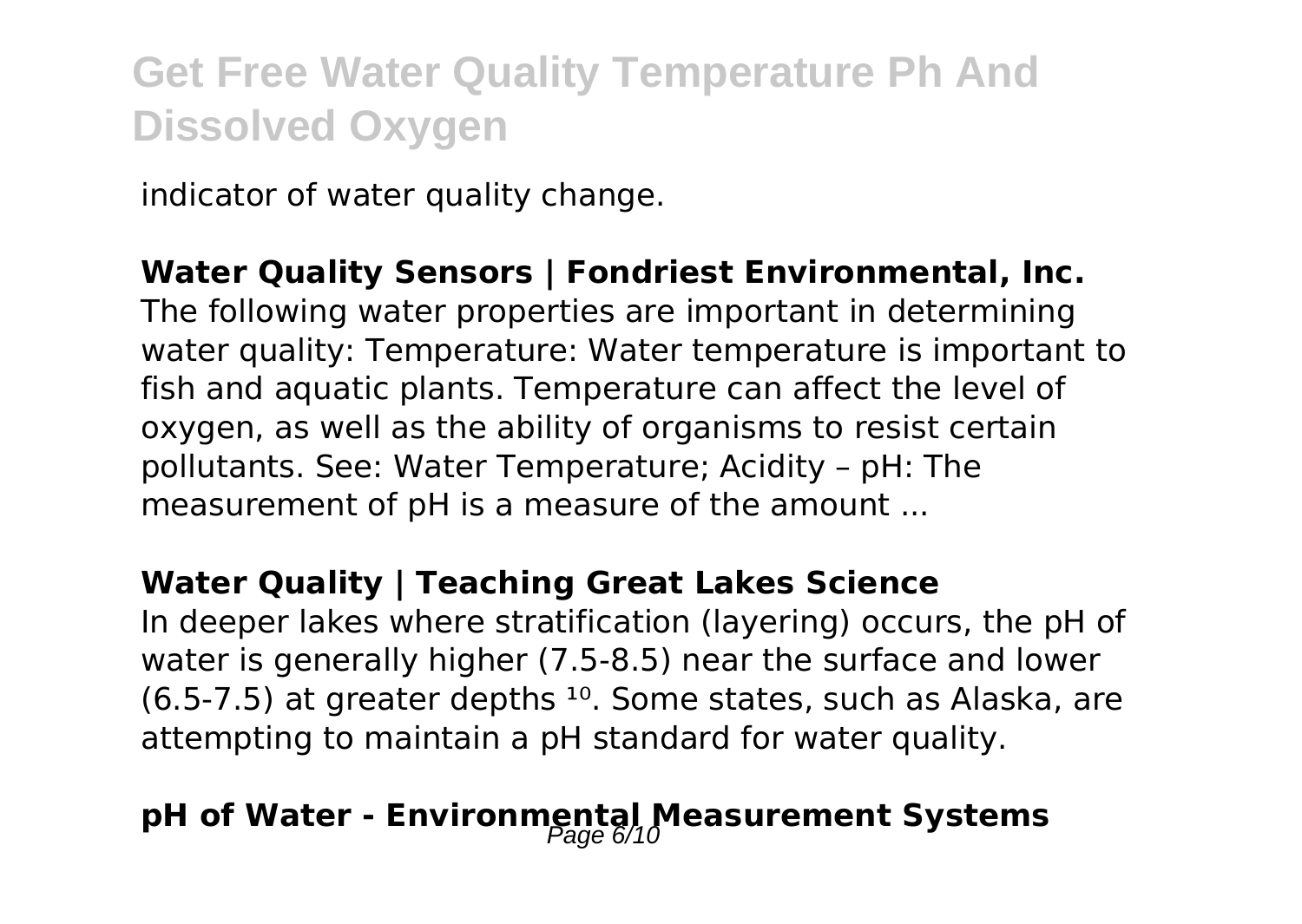Water temperature will also affect the ratio of NH 3 to NH 4  $+$ , with more toxic NH 3 present at any given pH in warmer water than in cooler water. For example, at 82°F, the percentage of ammonia that is in the toxic form (NH 3 ) is 2% at pH 7.5, compared to 18% when pH is 8.5.

#### **Important Water Quality Parameters in Aquaponics Systems**

The temperature will have a very slight effect on the pH of water. As water temperature goes up, pH goes down and similarly colder water has a relatively higher pH value. An acceptable range of pH ...

#### **The Impact of TDS & pH on Quality of Drinking Water | by**

**...**

How Temperature Affects the Quality of Fresh Water So many different factors affect the quality of freshwater lakes, but we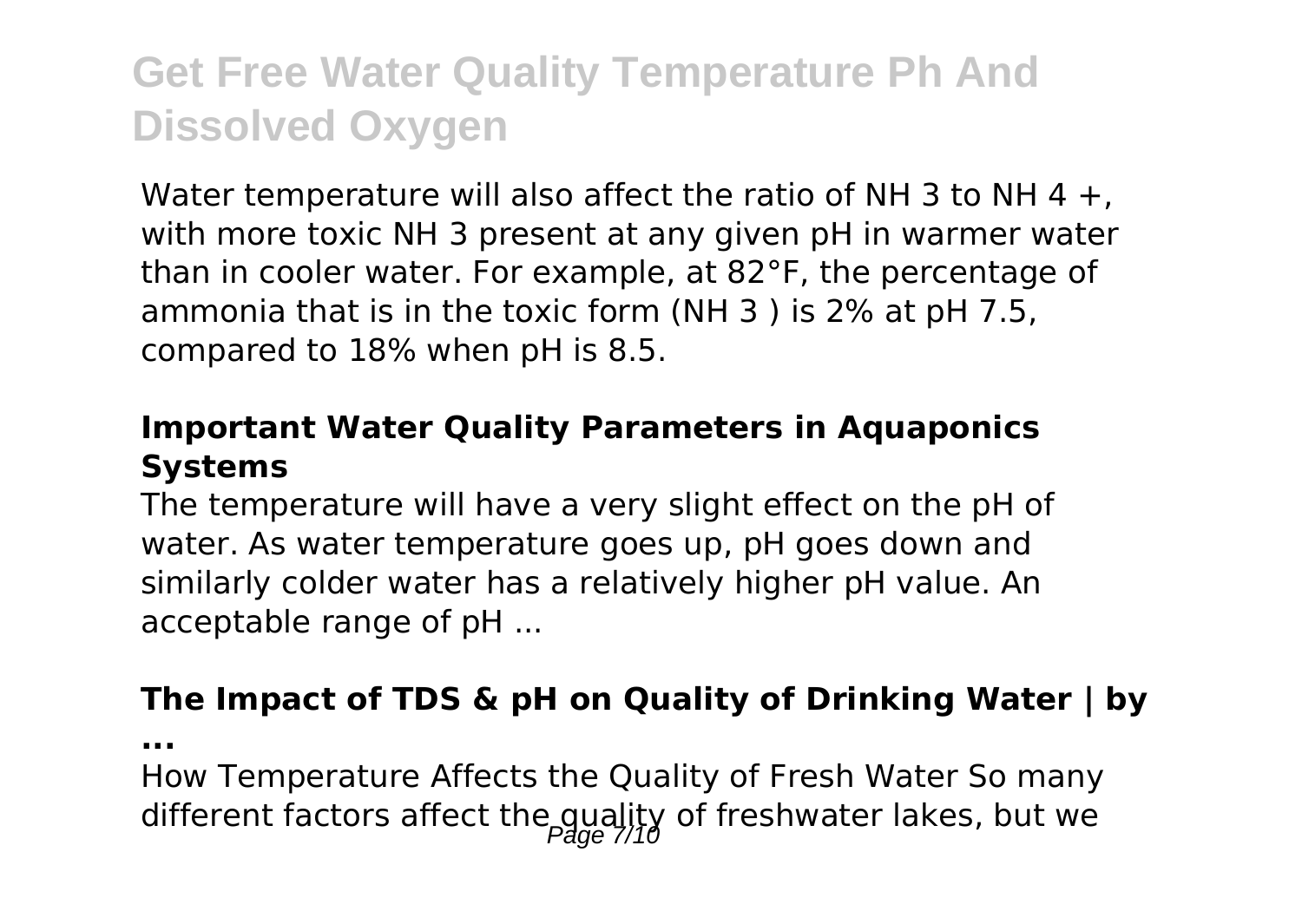call temperature a key driver . With the ever-intensifying effects of climate change, monitoring the impact of temperature on freshwater health is set to become all the more critical.

### **How Temperature Affects the Quality of Fresh Water – IISD ...**

WATER QUALITY TESTER HM Digital PH-200 Waterproof Professional Series pH / Temperature Meter. Quality Product ~ Designed in USA and Korea  $\sim$  Made in South Korea. The PH-200 is a professional grade pH/Temp meter ideal for all pH testing water.

#### **HM Digital PH-200 waterproof pH / Temperature Meter pH ...**

The HI98194 is a waterproof portable logging multiparameter water quality meter that monitors up to 12 different parameters. Its multi-sensor probe allows for the measurement of key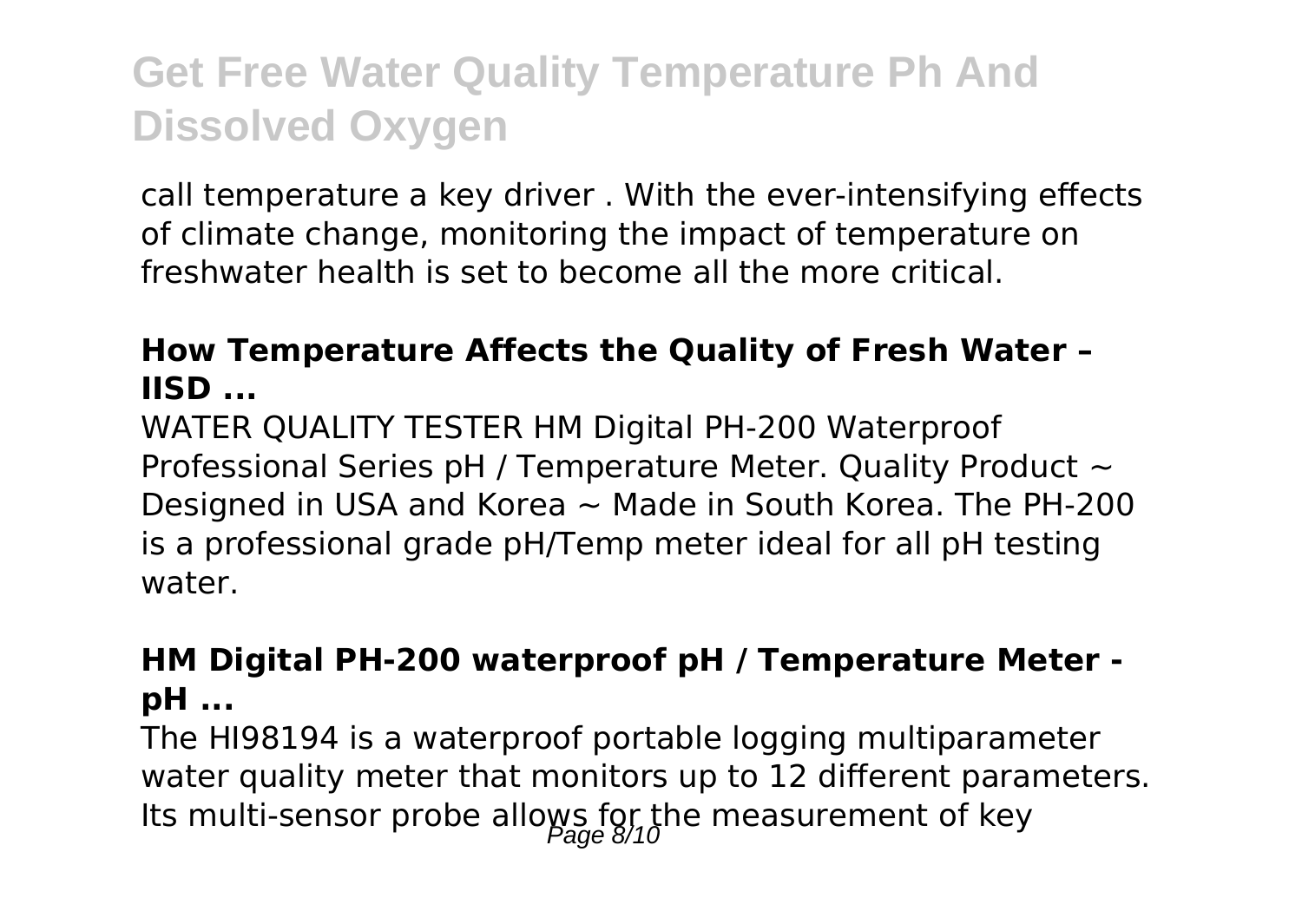parameters including pH, ORP, conductivity, dissolved oxygen, and temperature.

#### **Multiparameter Water Quality Meter - HI98194**

Water Quality Indicators: Temperature and Dissolved Oxygen Water temperature is one of the most important characteristics of an aquatic system, affecting: Dissolved oxygen levels. The solubility of oxygen decreases as water temperature increases. Chemical processes. Temperature affects the solubility and reaction rates of chemicals.

### **Water Quality Indicators: Temperature and Dissolved Oxygen ...**

Free delivery and returns on eligible orders. Buy [2020 Upgrade] LCD∏pH and TDS Meter Combo Water Quality Test Meter 5 in 1 Kit, 0.05ph High Accuracy, TDS PH EC Temperature with Hold Function, with Mineral Test Pen, PH Tester for Household